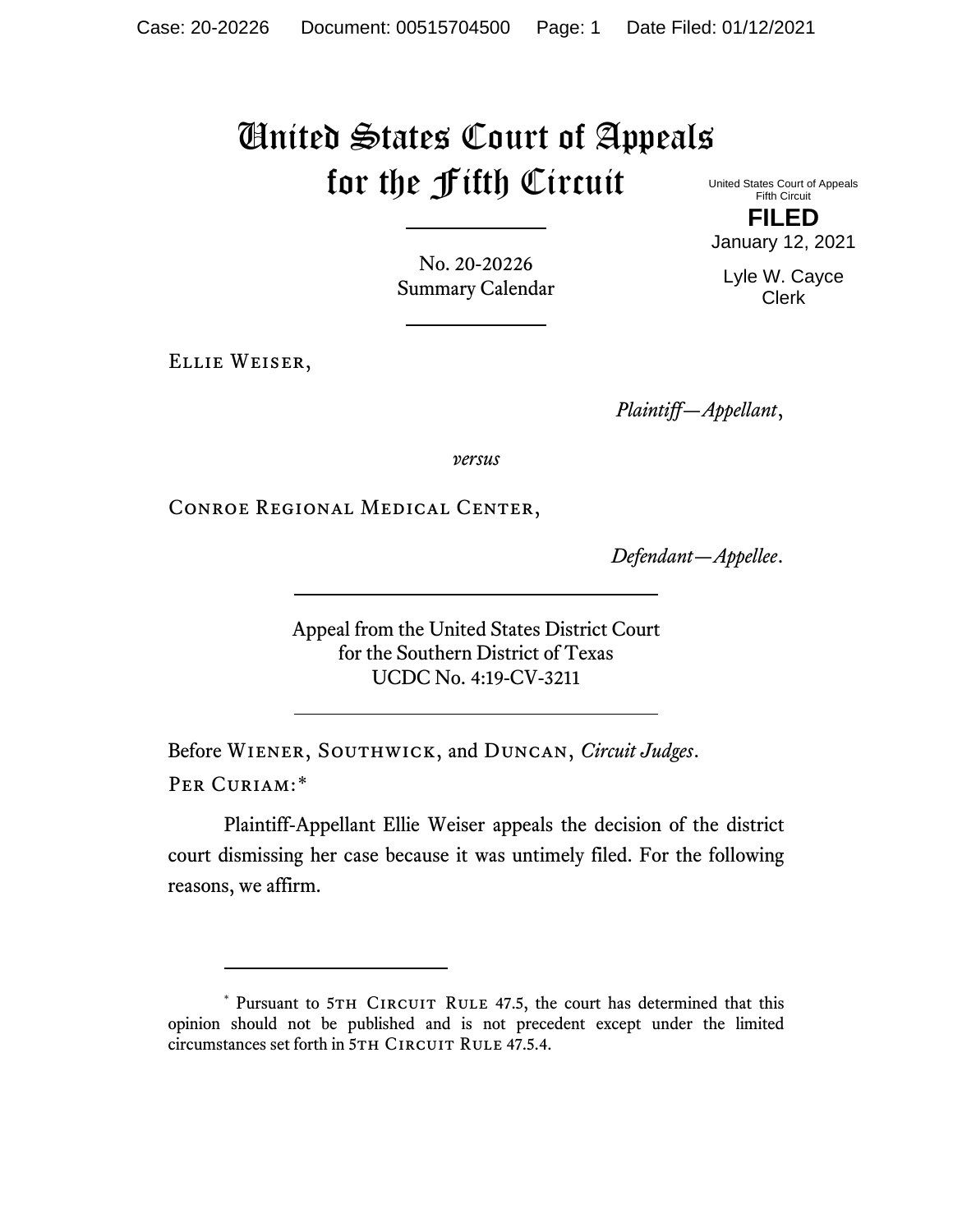**I.**

Weiser was a nurse who worked for Defendant-Appellee Conroe Regional Medical Center ("Conroe") for three and one-half years. Weiser suffered a heart attack while working for Conroe, and her doctors gave her restrictions to return to work with "no exertion greater than 50 lbs." Because Weiser was only six months from retirement, she requested that she be assigned as an Admissions Tech while the prior Admissions Tech was on maternity leave. Conroe refused, telling Weiser that she could work only as a "floater."

Weiser's physician wrote a note to Conroe, asking it to allow Weiser to return to work as a Registered Nurse with the above-mentioned exertion restriction. Conroe denied Weiser this position. Weiser then filed a claim with the Equal Employment Opportunity Commission ("EEOC") claiming violation of the Americans with Disabilities Act ("ADA"), and the EEOC sent Weiser a Notice of Right to Sue on May 28, 2019.

After filing her claim with the EEOC, Weiser filed this lawsuit, naming Amy Dickerson as the plaintiff and MD Anderson as the defendant and claiming age discrimination. She filed it on August 26, 2019, which was within the requisite ninety days of her receipt of the EEOC Notice of Right to Sue. After realizing that she had filed her lawsuit naming the wrong parties, Weiser moved to amend her Complaint to reflect the correct parties. That was on November 22, 2019, almost three months after the deadline to file suit had passed.

Conroe moved to dismiss the Amended Complaint, and the district court granted that motion on March 29, 2020, reasoning that the Amended Complaint did not relate back to the Complaint and that the lawsuit was therefore untimely filed. Weiser timely appealed.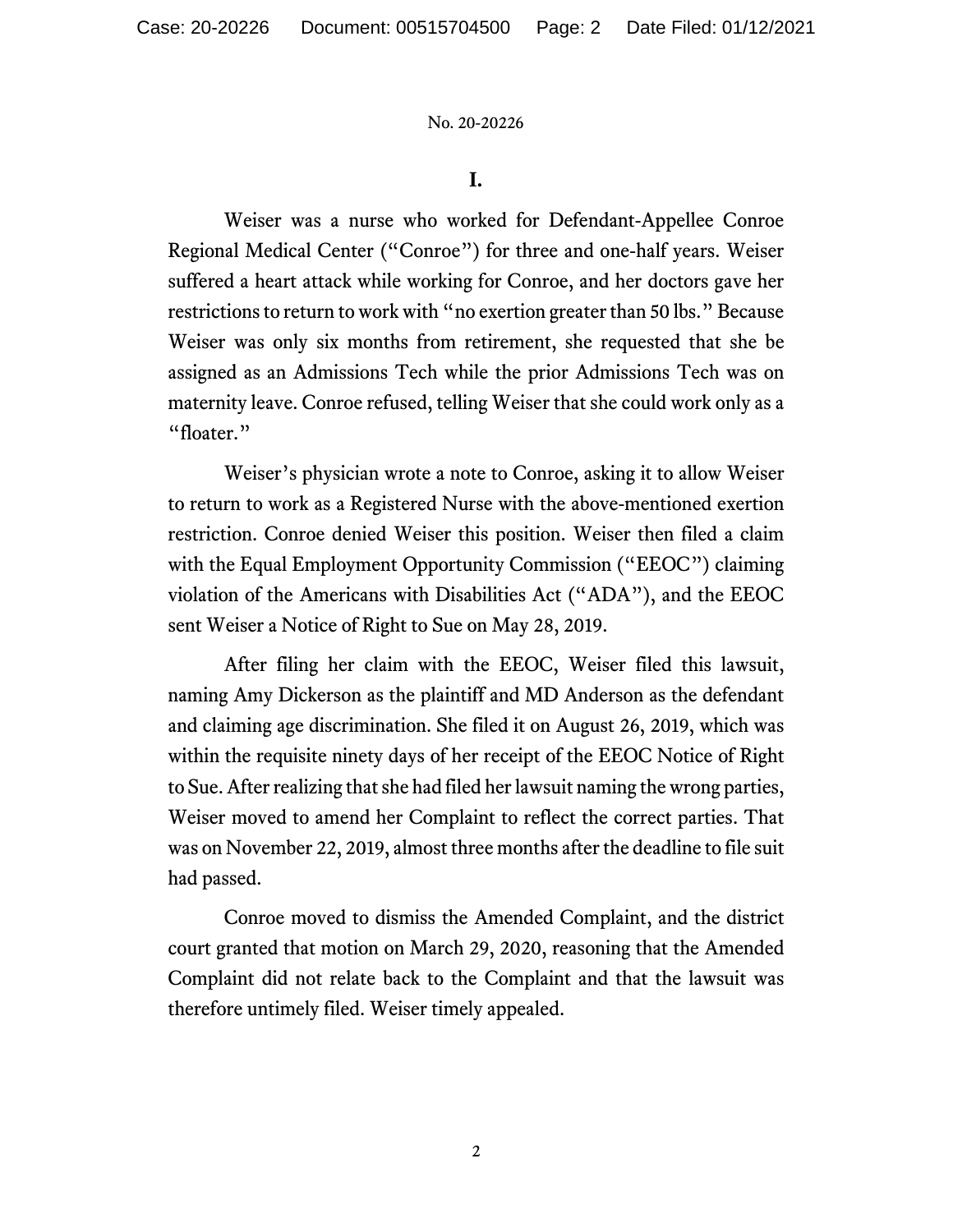## **II.**

We have jurisdiction over the timely appeal of the district court's final judgment pursuant to 28 U.S.C. § 1291. We review a district court's grant of a Federal Rule of Civil Procedure 12(b)(6) motion to dismiss *de novo*. [1](#page-2-0)

### **III.**

As an initial matter, there is no question that the Amended Complaint does not relate back to the Complaint. It is thus irrelevant whether the Complaint was timely filed. The Complaint listed completely different parties and an entirely different claim, *viz.*, age discrimination. It did not arise "out of the conduct, transaction, or occurrence" as the "original pleading."<sup>[2](#page-2-1)</sup> The district court was thus correct in concluding that the Amended Complaint did not relate back to the Complaint.

Weiser asserts on appeal that her attorney, Ellen Sprovach, filed this lawsuit listing the correct parties on August 26, 2019, within the requisite ninety days for filing her lawsuit. As support, she cites a record containing a Notice of Electronic Filing entered on August 26, 2019, which lists the correct parties. This Notice was sent to Sprovach's email, but there is no indication that it was ever sent to Conroe or its counsel.

Weiser's contention is unavailing. She fails to identify any "notice" that Conroe received. Weiser offers no proof that she filed the correct lawsuit within the requisite time other than directing us to a record, *i.e.*, the "Metadata," which contains no indication of the correct parties or correct content. The only other record showing that she could have filed the correct

<span id="page-2-0"></span><sup>1</sup> *Heinze v. Tesco Corp.*, 971 F.3d 475, 479 (5th Cir. 2020).

<span id="page-2-1"></span> $2$  FED. R. CIV. P. 15(c)(1)(B).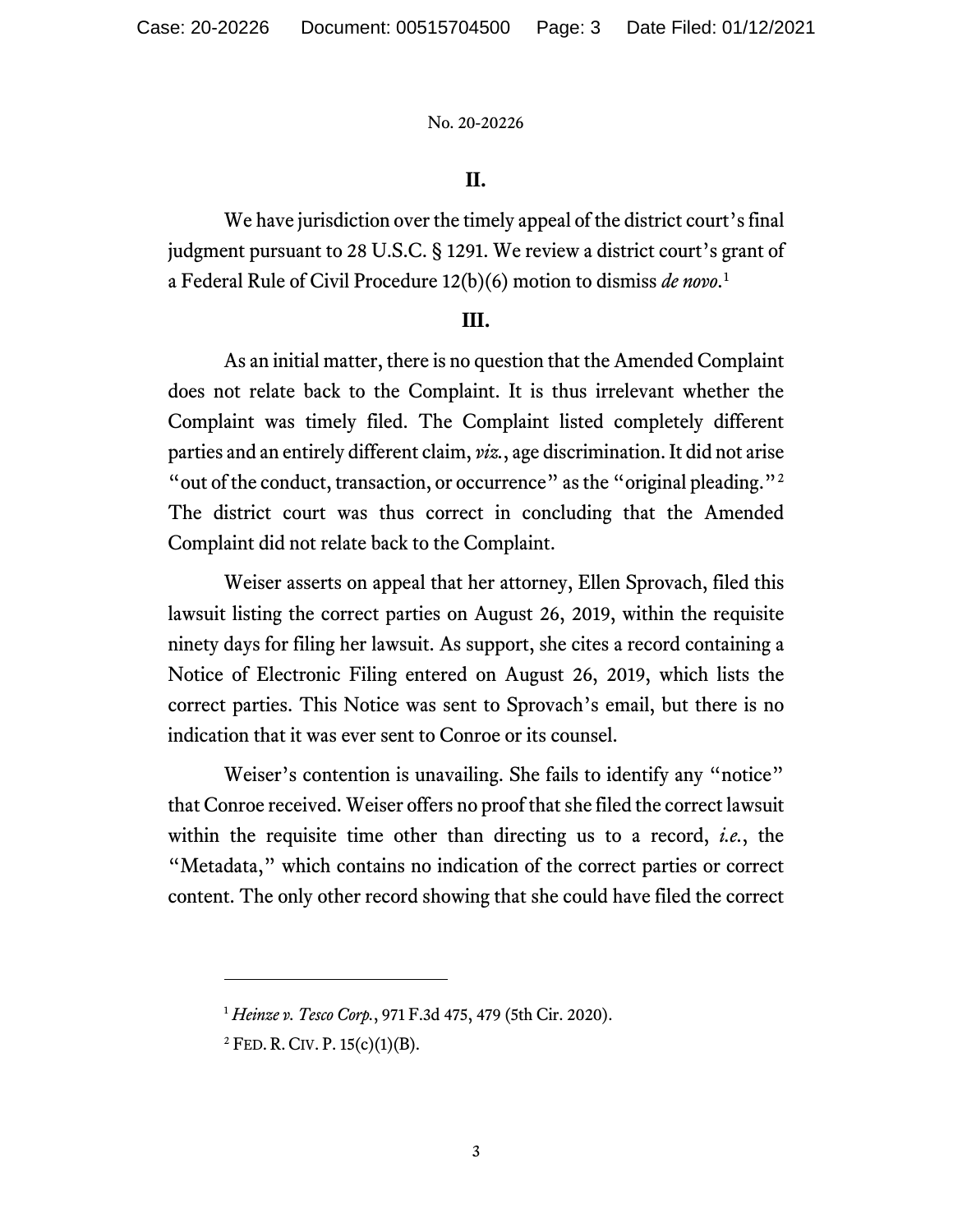lawsuit is a Notice of Electronic Filing, with no indication that it was ever sent to Conroe.

Conroe persuasively argues that it was *Weiser* who was on notice of the incorrect filing, because the district court entered an Order for Conference and an Order for Disclosure, then held an initial pre-trial conference, all of which Sprovach failed to respond to and at which she did not appear or object to the incorrect party names or the factual representations. Weiser does not direct us to any authority requiring us to construe her Amended Complaint as timely because of an alleged filing error, and we are not at liberty to create such law.

Weiser further contends that there was an error in the electronic system (PACER), which originally included the names of the correct parties, but that the "attachment" (which we assume is the docket sheet) listed the wrong party names. According to Weiser, Conroe's "Metadata" showed that the correct party names were in PACER as of August 26, 2019. Weiser, without proof, assumes that a clerk at the courthouse changed the party names after she allegedly filed the lawsuit with the correct party names and that the clerk did not contact Weiser afterward.

A mistake in the caption of the pleading—or in the entire content of the pleading, for that matter—is not enough to overcome the strict ninetyday window for filing a lawsuit under the ADA. [3](#page-3-0) The fact that counsel was at fault for filing the incorrect lawsuit is no excuse. Had the mistake simply been a misnomer, we might conclude differently.<sup>[4](#page-3-1)</sup> But this mistake was more than

<span id="page-3-0"></span><sup>3</sup> *See Taylor v. Books a Million, Inc.*, 296 F.3d 376, 379 (5th Cir. 2002) ("Courts within this Circuit have repeatedly dismissed cases in which the plaintiff did not file a complaint until after the ninety-day limitation period had expired.").

<span id="page-3-1"></span><sup>4</sup> *Cf. Montalvo v. Tower Life Bldg.*, 426 F.2d 1135, 1146-47 (5th Cir. 1970) (allowing relation back where the allegation of the name of the party was simply a misnomer).